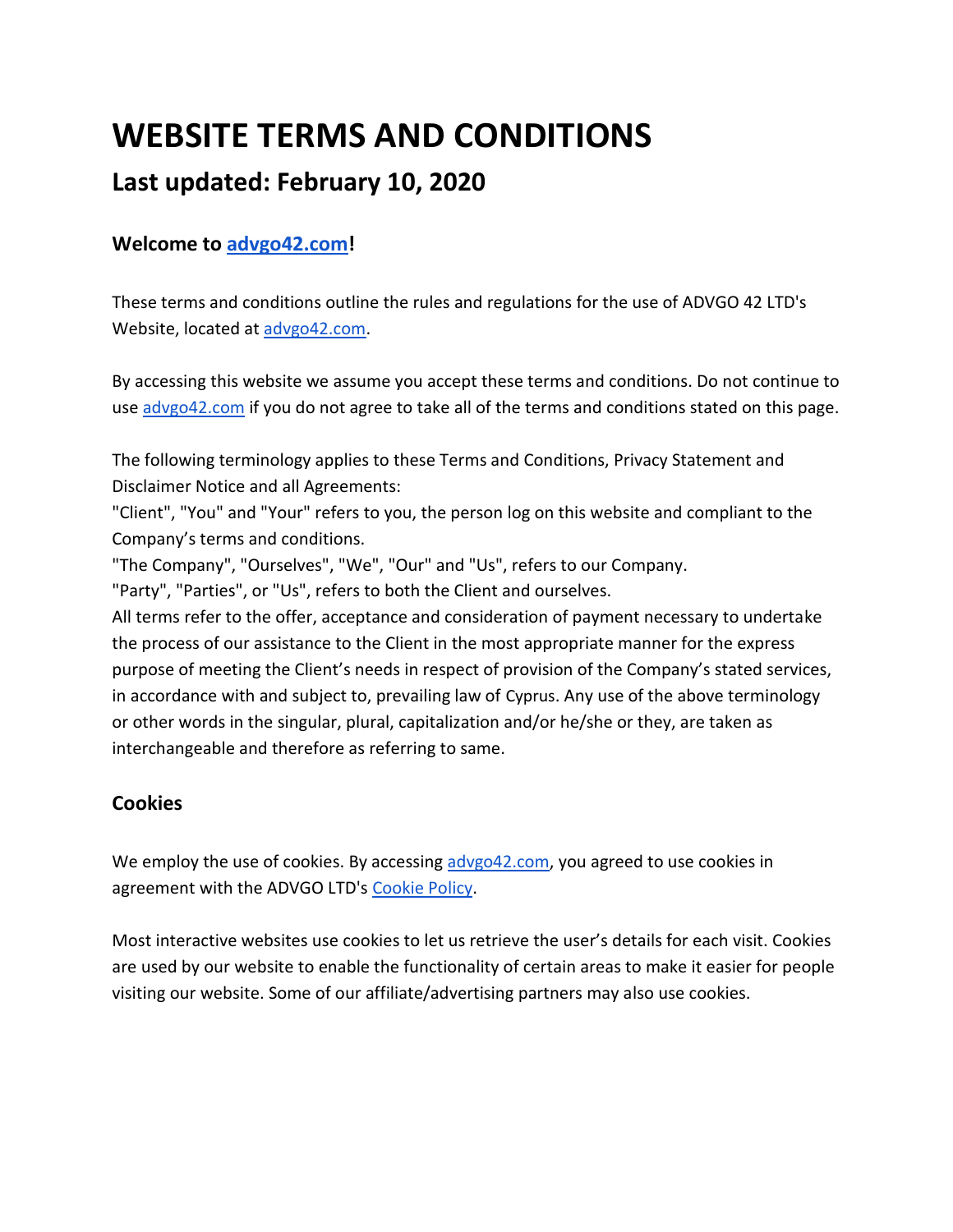#### **License**

Unless otherwise stated, ADVGO42 LTD and/or its licensors own the intellectual property rights for all material at [advgo42.com.](https://advgo42.com/) All intellectual property rights are reserved. You may access this from [advgo42.com](https://advgo42.com/) for your own personal use subjected to restrictions set in these terms and conditions.

You must not:

- Republish material from [advgo42.com;](https://advgo42.com/)
- Sell, rent or sub-license material from [advgo42.com;](https://advgo42.com/)
- Reproduce, duplicate or copy material from [advgo42.com;](https://advgo42.com/)
- Redistribute content fro[m advgo42.com.](https://advgo42.com/)

This Agreement shall begin on the date hereof.

#### **Hyperlinking to our Content**

The following organizations may link to our Website without prior written approval:

- Government agencies;
- Search engines;
- News organizations;
- Online directory distributors may link to our Website in the same manner as they hyperlink to the Websites of other listed businesses; and
- System wide Accredited Businesses except soliciting non-profit organizations, charity shopping malls, and charity fundraising groups which may not hyperlink to our Web site.

These organizations may link to our home page, to publications or to other Website information so long as the link: (a) is not in any way deceptive; (b) does not falsely imply sponsorship, endorsement or approval of the linking party and its products and/or services; and (c) fits within the context of the linking party's site.

We may consider and approve other link requests from the following types of organizations:

- commonly-known consumer and/or business information sources;
- dot.com community sites;
- associations or other groups representing charities;
- online directory distributors;
- internet portals;
- accounting, law and consulting firms; and
- educational institutions and trade associations.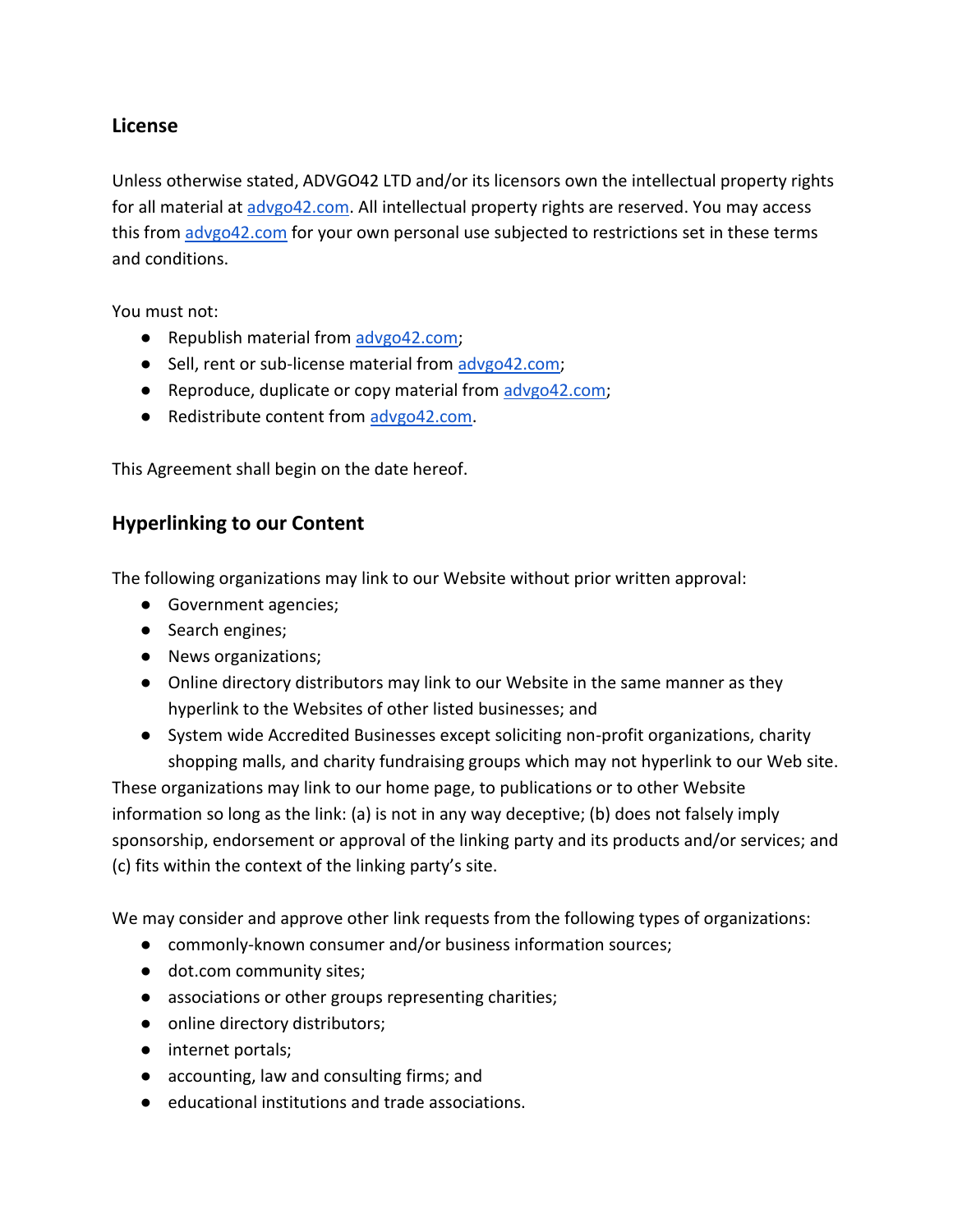We will approve link requests from these organizations if we decide that: (a) the link would not make us look unfavorably to ourselves or to our accredited businesses; (b) the organization does not have any negative records with us; (c) the benefit to us from the visibility of the hyperlink compensates the absence of ADVGO42 LTD; and (d) the link is in the context of general resource information.

These organizations may link to our home page so long as the link: (a) is not in any way deceptive; (b) does not falsely imply sponsorship, endorsement or approval of the linking party and its products or services; and (c) fits within the context of the linking party's site.

If you are one of the organizations listed in paragraph 2 above and are interested in linking to our website, you must inform us by sending an e-mail to [help@advgo42.com.](mailto:help@advgo42.com) Please include your name, your organization name, contact information as well as the URL of your site, a list of any URLs from which you intend to link to our Website, and a list of the URLs on our site to which you would like to link. Wait 2-3 weeks for a response.

Approved organizations may hyperlink to our Website as follows:

- By use of our corporate name; or
- By use of the uniform resource locator being linked to; or
- By use of any other description of our Website being linked to that makes sense within the context and format of content on the linking party's site.

No use of ADVGO42 LTD's logo or other artwork will be allowed for linking absent a trademark license agreement.

#### **iFrames**

Without prior approval and written permission, you may not create frames around our Webpages that alter in any way the visual presentation or appearance of our Website.

#### **Content Liability**

We shall not be hold responsible for any content that appears on your Website. You agree to protect and defend us against all claims that is rising on your Website. No link(s) should appear on anyWebsite that may be interpreted as libelous, obscene or criminal, or which infringes, otherwise violates, or advocates the infringement or other violation of, any third party rights.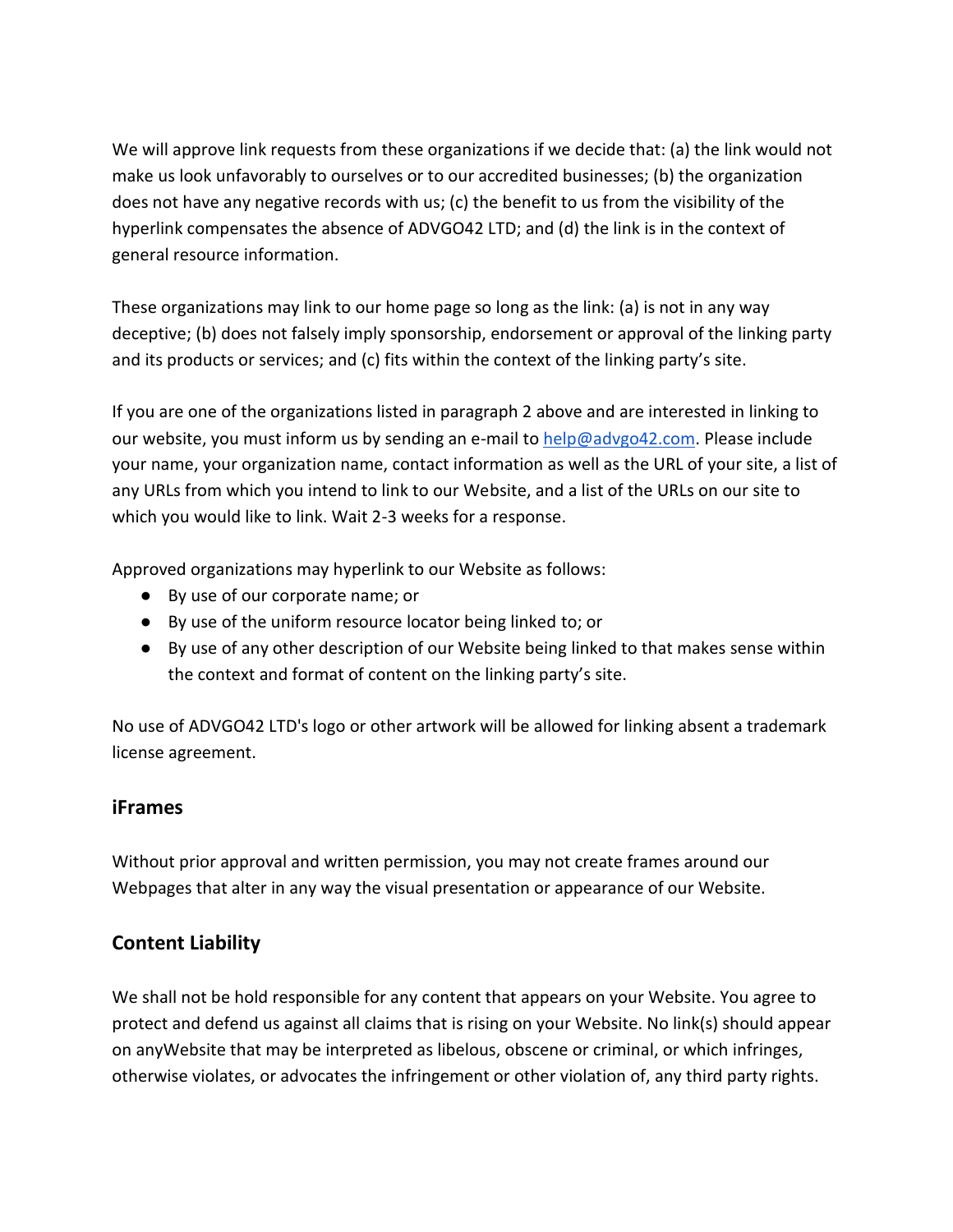#### **Your Privacy**

Please read [Privacy Policy.](https://docs.google.com/document/d/e/2PACX-1vRcXwGPiA84w5US-ZYnvDcC-aqgLXdFn-MCEOY-nYakZvrdj_jdCbWWLEilyhv7ag/pub)

#### **Reservation of Rights**

We reserve the right to request that you remove all links or any particular link to our Website. You approve to immediately remove all links to our Website upon request. We also reserve the right to amen these terms and conditions and it's linking policy at any time. By continuously linking to our Website, you agree to be bound to and follow these linking terms and conditions.

#### **Removal of links from our website**

If you find any link on our Website that is offensive for any reason, you are free to contact and inform us any moment. We will consider requests to remove links but we are not obligated to or so or to respond to you directly.

We do not ensure that the information on this website is correct, we do not warrant its completeness or accuracy; nor do we promise to ensure that the website remains available or that the material on the website is kept up to date.

#### **Disclaimer**

To the maximum extent permitted by applicable law, we exclude all representations, warranties and conditions relating to our website and the use of this website. Nothing in this disclaimer will:

- limit or exclude our or your liability for death or personal injury;
- limit or exclude our or your liability for fraud or fraudulent misrepresentation;
- limit any of our or your liabilities in any way that is not permitted under applicable law; or
- exclude any of our or your liabilities that may not be excluded under applicable law.

The limitations and prohibitions of liability set in this Section and elsewhere in this disclaimer: (a) are subject to the preceding paragraph; and (b) govern all liabilities arising under the disclaimer, including liabilities arising in contract, in tort and for breach of statutory duty.